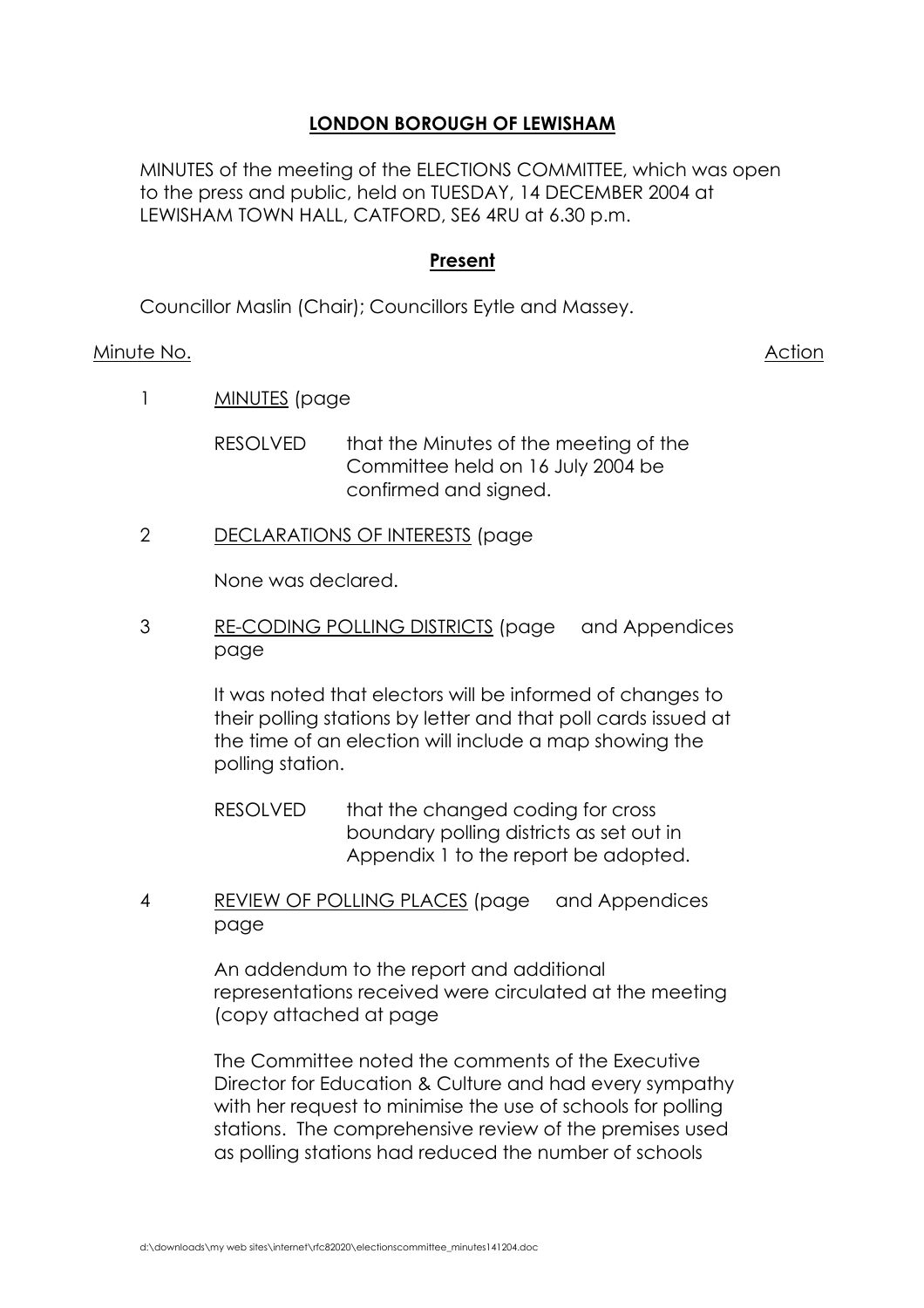### Minute No. **Action**

 slightly but the Committee agreed that any further reviews would endeavour to comply with her request.

- RESOLVED that
- (a) the alternative polling stations set out below be implemented:

# **Lewisham Deptford**

(i) Brockley Ward

DBA - Portacabin to be located on the corner of Breakspears Road, SE4 opposite Lloyd Villas.

 DBC - Portacabin on verge between Pear Tree House and Conifer House close to Brockley Road.

# **Lewisham East**

(ii) Blackheath Ward

EBA - 58 Lethbridge Close

(iii) Downham Ward

EDA - Meadows Community Hall, Chestnut Close, SE6 3NS

(iv) Grove Park Ward

EGB - to be located in the entrance hall area of the Grove Park Youth Club.

(v) Lee Green Ward

ELB - St Winifred's Catholic Nursery and Infants School at 103 Effingham Road, SE12 8NS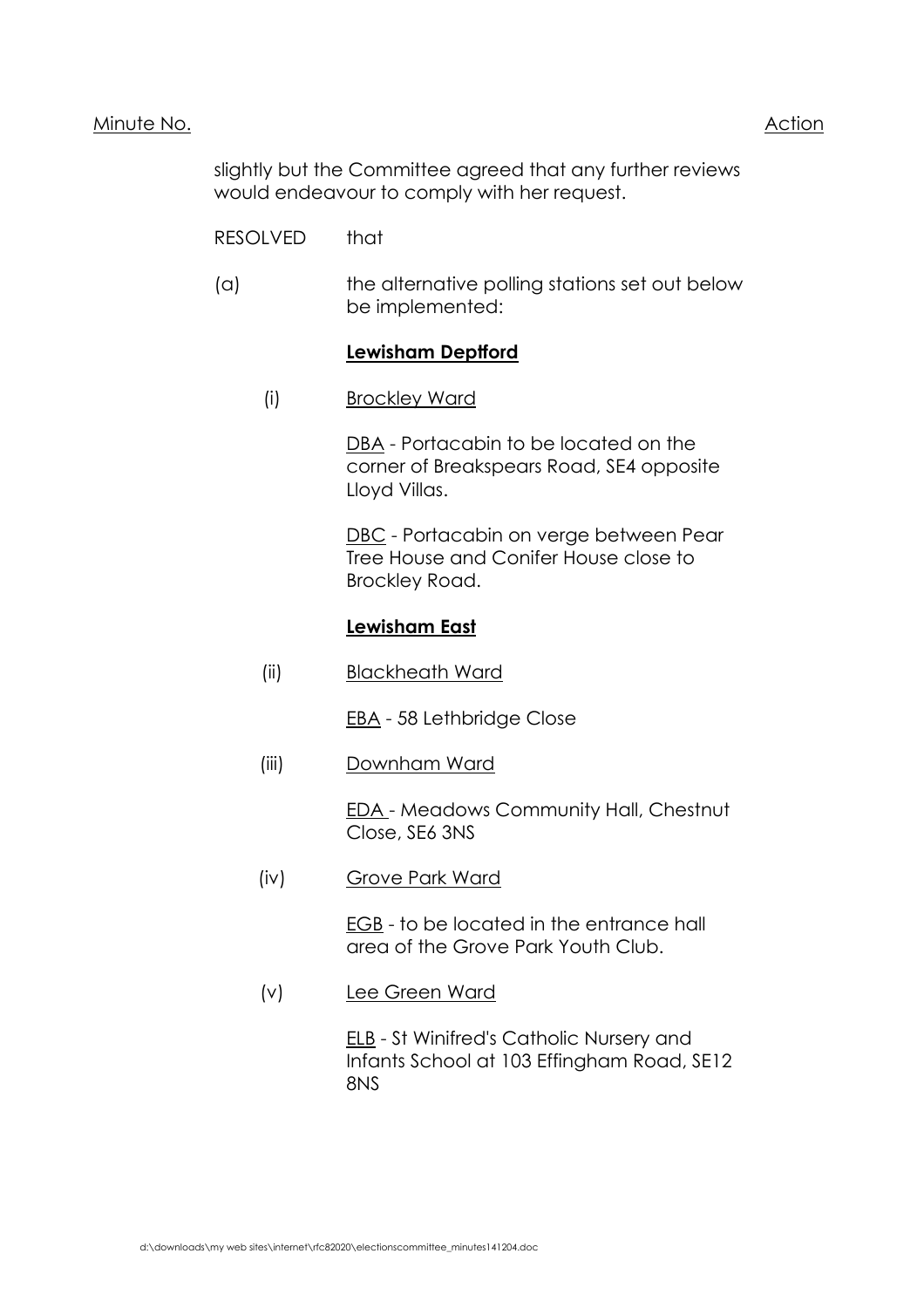### Minute No. **Action**

### (vi) Lewisham Central Ward

ECE - The Saville Centre, 436 Lewisham High Street, SE13 6LJ

(vii) Whitefoot Ward

EWA - Goldsmiths' Community Centre, Castillon Road, SE6

 EWD - A double polling station to be established in the Whitefoot Lane Christian Centre, 480 Whitefoot Lane, BR1 5SF

### **Lewisham West**

(i) Bellingham Ward

WBF - Sedgehill Centre, 69-85 Sedgehill Road, SE6 3QN

(ii) Forest Hill Ward

WFB - Forest Hill Library (Children's Room), Dartmouth Road, SE23 3HZ

WFD - Portacabin in the car park situated at the front of Horniman Primary School

WFF - Outbuilding at Eliot Bank Primary School, Thorpewood Avenue, SE26 4BU

(iii) Perry Vale Ward

WPC - Our Lady and St. Philip Neri Catholic Primary School

WPF - Perry Hill St George's Christ Church Hall, Vancouver Road, SE23 2AG

(iv) Sydenham Ward

WSB - The Grove Centre, 2 Jews Walk, SE26 6PL